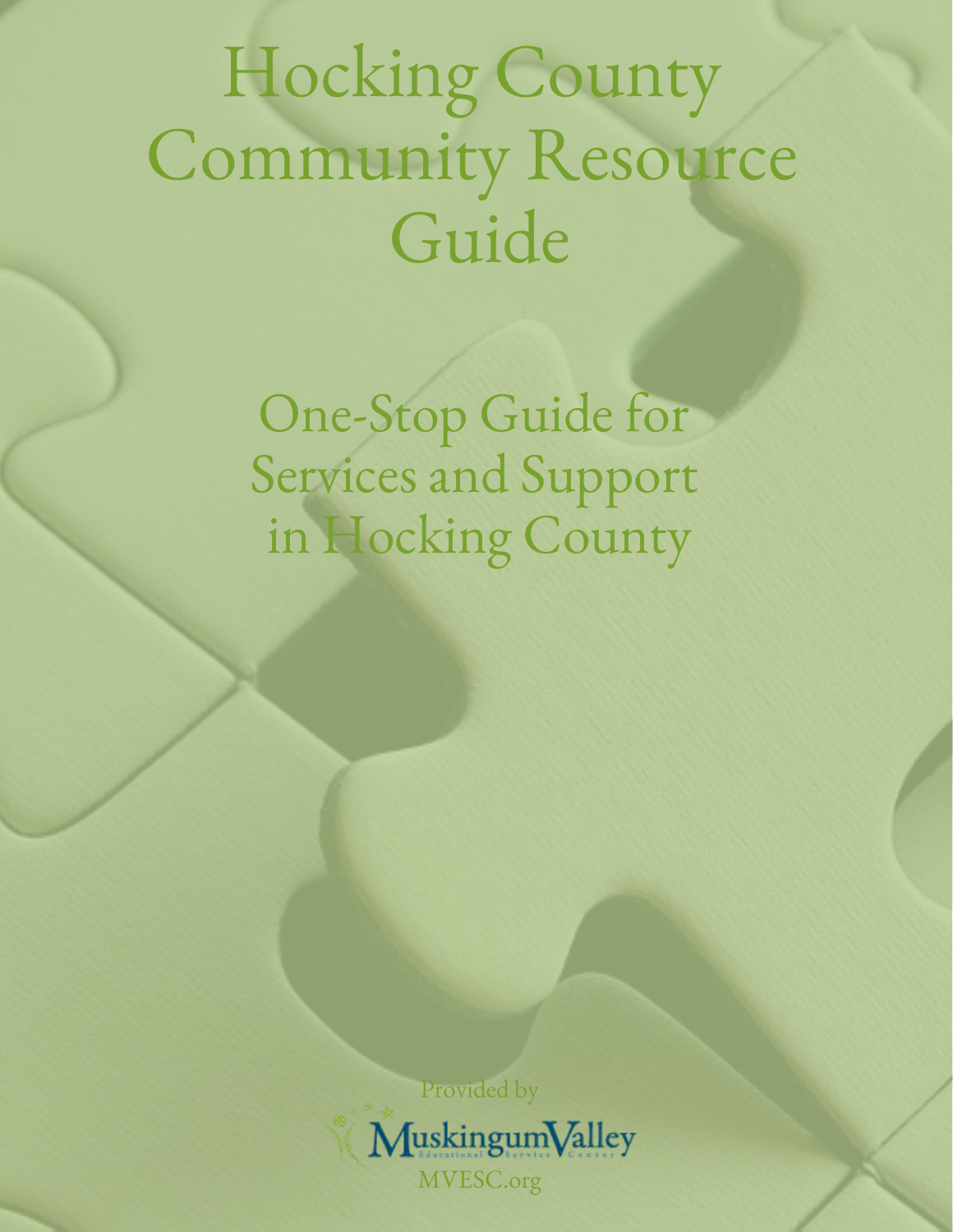# **Table of Contents**

In an Emergency or Crisis – page 2

Abuse / Domestic Violence / Sexual Assault – page 2

Assistance and Support Services for Families / Infants / Youth / Senior Citizens / Veterans – page 3

State and County Agencies

Other Services and Programs

Food Assistance / Food Pantries / Clothing and Household Items – page 7

Housing and Utility Assistance / Shelter Options – page 9

Job and Employment Assistance – page 10

Legal Services – page 11

Medical Health Resources – page 12

Mental Health / Behavioral Health / Substance Abuse Services – page 13

Teen Services – page 15

Transportation – page 16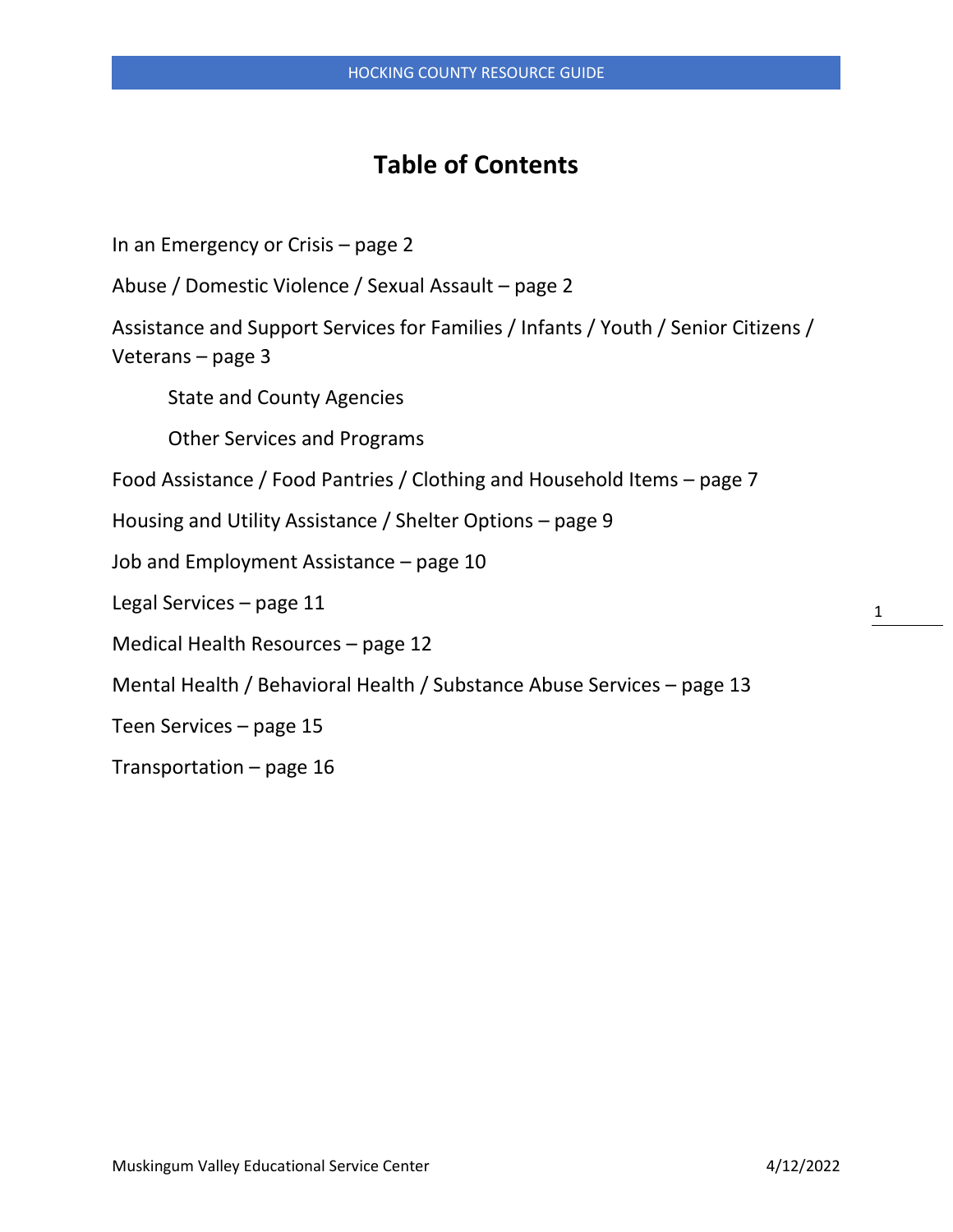#### **IN AN EMERGENCY OR CRISIS**

| Dial 911 for an emergency                   | 911                   |
|---------------------------------------------|-----------------------|
|                                             |                       |
| <b>Crisis Text Line</b>                     | Text 4HOPE to 741 741 |
| Connect by text to a Crisis Counselor       |                       |
| <b>National Suicide Prevention Lifeline</b> | 1-800-273-8255        |
|                                             |                       |

#### **ABUSE / DOMESTIC VIOLENCE / SEXUAL ASSAULT**

| <b>Hocking County Prosecutors Office</b>         | 88 South Market Street           |
|--------------------------------------------------|----------------------------------|
| <b>Victim Services</b>                           | Logan, OH 43138                  |
| Legal advocacy, assistance, information, and     | 740-385-5343                     |
| referrals to social service agencies             | 740-385-1011 (Victim Services)   |
|                                                  |                                  |
| <b>Hocking County Sheriff's Office</b>           | 25 E. Second St                  |
|                                                  | Logan, Ohio 43138                |
|                                                  | 740-385-2131                     |
|                                                  | http://www.hockingsheriff.org/   |
|                                                  |                                  |
| <b>National Child Abuse Hotline</b>              | 1-800-4-A-CHILD (1-800-422-4453) |
|                                                  |                                  |
| <b>National Domestic Violence Hotline</b>        | 1-800-799-SAFE (7233)            |
|                                                  | 1-800-787-3224                   |
|                                                  | https://www.thehotline.org/      |
|                                                  |                                  |
| National Sexual Abuse Assault Hotline /          | 1-800-656-HOPE (4673)            |
| RAINN (Rape, Abuse, Incest National Network)     | www.rainn.org                    |
|                                                  |                                  |
| <b>Ohio Domestic Violence Network</b>            | 1-800-934-9840                   |
|                                                  |                                  |
| <b>Ohio Sexual Violence Helpline</b>             | 1-844-644-6435                   |
|                                                  |                                  |
| <b>Shelter - The Lighthouse</b>                  | 740-687-4423                     |
| Emergency shelter for survivors of domestic      |                                  |
| violence and sexual assault.                     |                                  |
|                                                  |                                  |
| <b>Shelter - My Sister's Place</b>               | 1-800-443-3402                   |
| Provides shelter and counseling for survivors of | https://www.mspathens.org/       |
| domestic violence and sexual assault.            |                                  |
| Athens, OH (address is in not published)         |                                  |
|                                                  |                                  |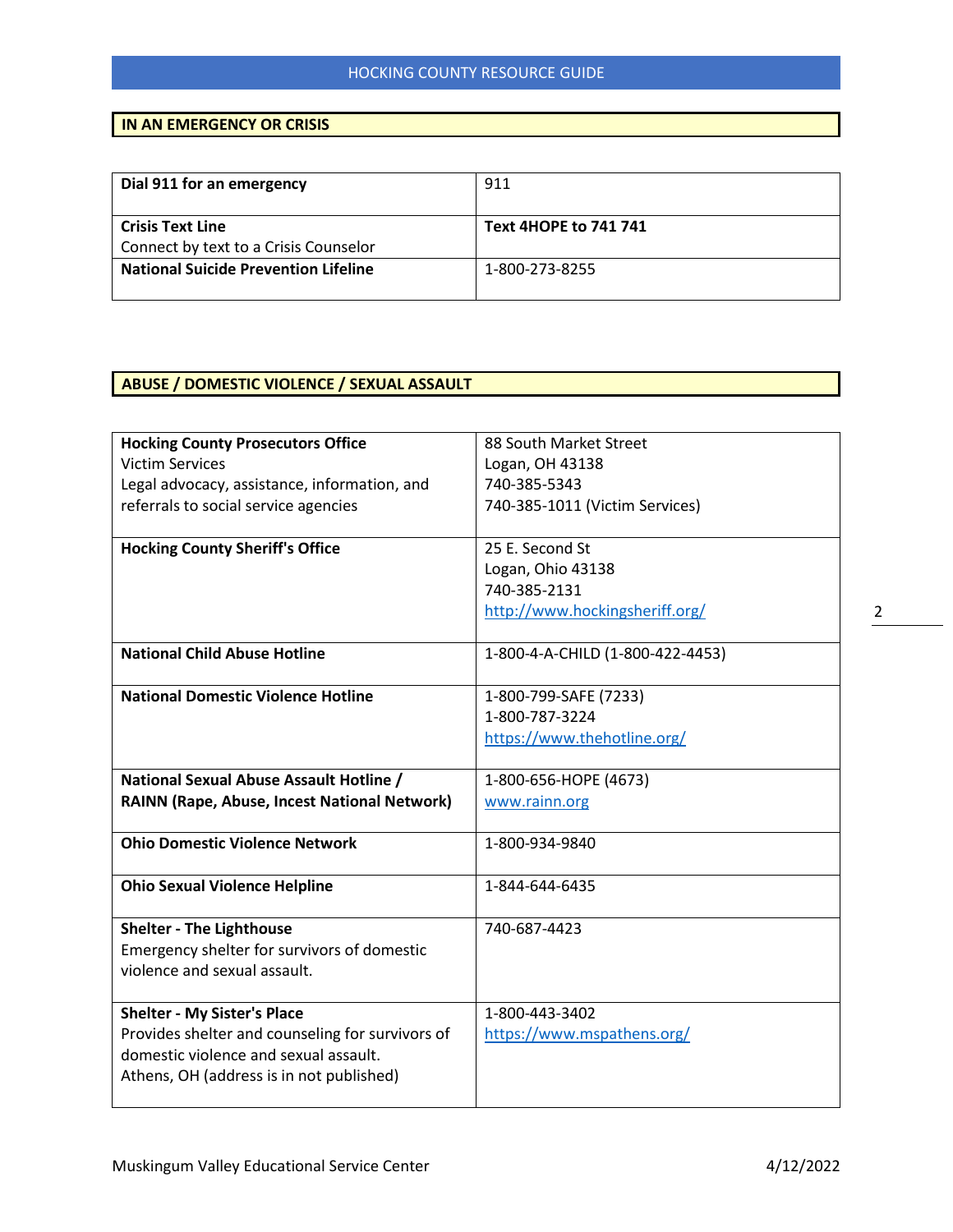| <b>South Central Ohio Job and Family Services</b><br>Investigates reports of abuse and neglect<br>involving children and older adults in Hocking,<br>Ross, and Vinton counties. (Protective Services<br>Department)                                                                                                    | 389 W. Front St.<br>Logan, OH 43138<br>855-726-5237                                                                                                                                                  |
|------------------------------------------------------------------------------------------------------------------------------------------------------------------------------------------------------------------------------------------------------------------------------------------------------------------------|------------------------------------------------------------------------------------------------------------------------------------------------------------------------------------------------------|
| Safe at Home<br>Program participants are assigned a substitute<br>address designated by the Secretary of State's<br>Office to serve as their address to assist victims of<br>domestic violence, stalking, human trafficking,<br>rape, or sexual battery by shielding their personal<br>information from public record. | Contact Hocking County Prosecutors Office, My<br>Sister's Place, or Survivor Advocacy Outreach<br>Program (SAOP) for assistance. Contact<br>information is included in this section of the<br>guide. |
| <b>Survivor Advocacy Outreach Program (SAOP)</b><br>Rape Crisis Center and 24-hour crisis hotline for<br>victims of domestic violence and sexual assault.                                                                                                                                                              | 88 South Market Street<br>Logan, OH 43138<br>1-740-591-4266 (24-hour Crisis Hotline)<br>http://www.saopseoh.org                                                                                      |

# **ASSISTANCE AND SUPPORT SERVICES FOR FAMILIES / INFANTS / YOUTH / SENIOR CITIZENS / VETERANS**

| <b>County Agencies</b>                                  | Hocking County home page - links to county |
|---------------------------------------------------------|--------------------------------------------|
|                                                         | agencies                                   |
|                                                         | https://www.co.hocking.oh.us/              |
| <b>Hocking County Board of Developmental</b>            | 1369 E. Front St.                          |
| <b>Disabilities (HCBDD)</b>                             | Logan, OH 43138                            |
| Provides comprehensive services for individuals         | 740-385-6805                               |
| with developmental disabilities, including early        | https://hockingdd.org/                     |
| childhood and adult programs and services.              |                                            |
| Early Intervention - statewide system that              |                                            |
| provides coordinated services to parents and            |                                            |
| toddlers with disabilities or developmental delays      |                                            |
| in Ohio                                                 |                                            |
| Help Me Grow - voluntary program provides               |                                            |
| early prenatal and well-baby care, as well as           |                                            |
| parenting education to promote the                      |                                            |
| comprehensive health and development of                 |                                            |
| children.                                               |                                            |
| <b>Hocking County Family and Children First</b>         |                                            |
| <b>Council</b> – Public and private agencies coordinate |                                            |
| and pool local services and resources to                |                                            |
| strengthen, educate, and empower families.              |                                            |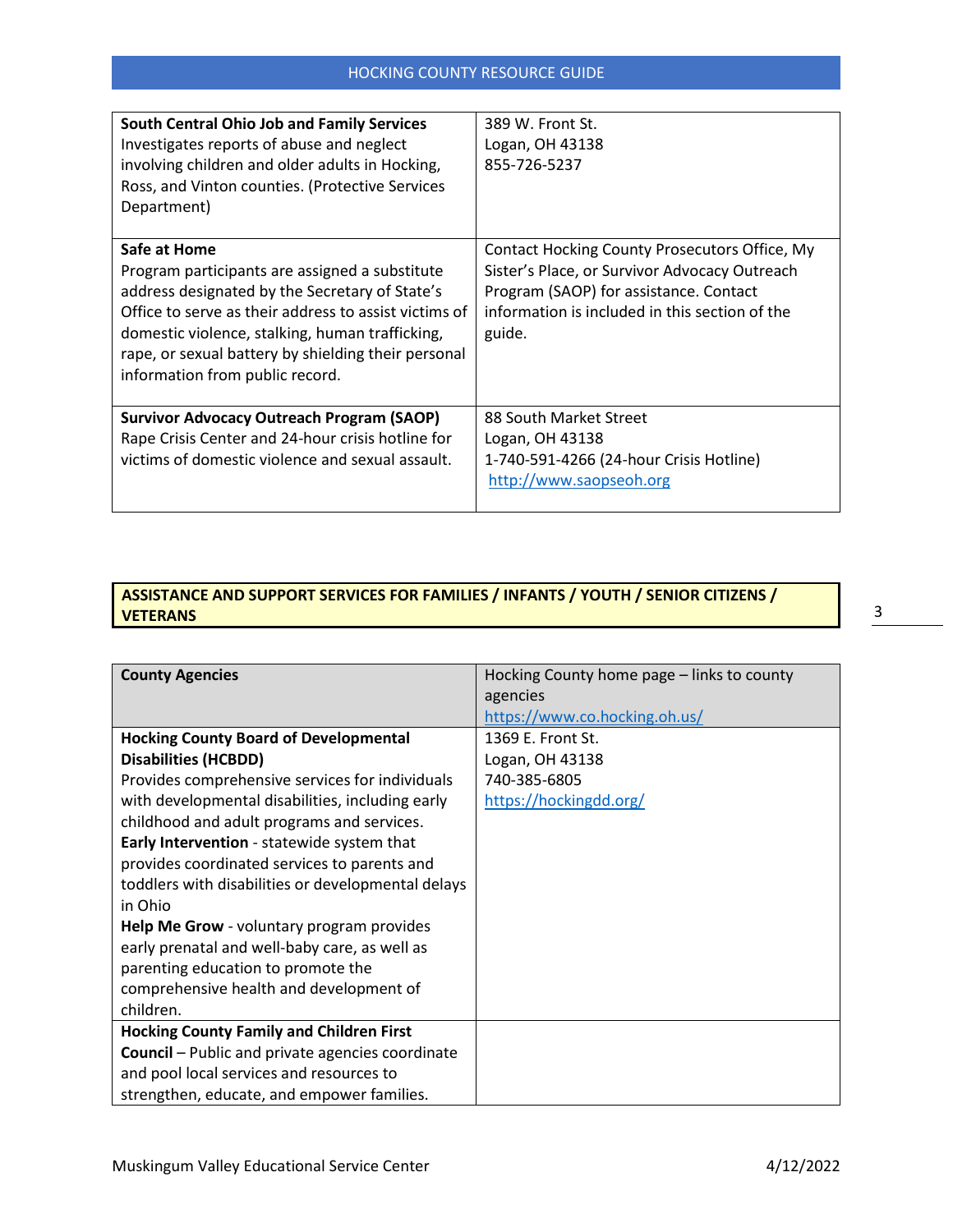| <b>Hocking County Veterans Service Commission</b><br>Provides transportation to VA medical<br>appointments, emergency financial assistance,<br>assistance with processing VA claims and<br>benefits, and employment assistance                                                                                                                                                                                                       | 30657 Redrock Court<br>Logan, OH 43138<br>740-385-7507<br>Check their Facebook page for updates<br>https://www.facebook.com/Hocking-County-<br>Veterans-Service-Commission-421859971162105/<br>https://dvs.ohio.gov/wps/portal/gov/dvs/home<br><b>Veterans Crisis Hotline</b><br>1-800-273-8255, press 1<br>Text 838255<br>https://www.veteranscrisisline.net/ |
|--------------------------------------------------------------------------------------------------------------------------------------------------------------------------------------------------------------------------------------------------------------------------------------------------------------------------------------------------------------------------------------------------------------------------------------|----------------------------------------------------------------------------------------------------------------------------------------------------------------------------------------------------------------------------------------------------------------------------------------------------------------------------------------------------------------|
| <b>Logan-Hocking County Health Department</b><br>Immunizations, pregnancy testing, car seats,<br>newborn home visits, head lice program,<br>Tuberculosis (TB) programs, Ohio Tobacco<br>Quitline; Issuance of Birth and Death Certificates;<br>Women, Infants and Children (WIC) - provides<br>nutrition education, breastfeeding education,<br>nutritious foods, formula, and support to women,<br>infants and children up to age 5 | 350 State Route 664 N<br>Logan, Ohio 43138<br>740-385-3030<br>http://www.hockingcountyhealthdepartment.com/<br>https://www.facebook.com/hockinghealth/                                                                                                                                                                                                         |
| <b>Ohio Benefits</b><br>Helpful website to manage or apply for Medicaid<br>(healthcare), childcare, food, and cash benefits                                                                                                                                                                                                                                                                                                          | https://benefits.ohio.gov/<br><b>Apply for Medicaid:</b><br>http://medicaid.ohio.gov/<br>or by calling 844-640-6446                                                                                                                                                                                                                                            |
| <b>Ohio Department of Aging</b><br>Offers resources for older Ohioans, caregivers,<br>and professional in the aging network<br><b>Buckeye Hills Regional Council</b><br>Ohio's Area Agencies on Aging (AAAs) respond to<br>the needs of older adults as advocates, planners<br>and funders. AAAs provide education,<br>information and referral services to help older<br>adults with home and community-based long-<br>term care.   | https://aging.ohio.gov/<br><b>Buckeye Hills Regional Council</b><br>1400 Pike Street<br>Marietta, OH 45750<br>800-331-2644<br>740-373-6400<br>https://buckeyehills.org/                                                                                                                                                                                        |
| <b>OhioKAN - Ohio Kinship and Adoption Navigator</b><br>Free statewide service for both formal and<br>informal kinship and adoptive families.<br>Navigators explore areas of need with families<br>and provide tailored resources to meet each<br>identified need.                                                                                                                                                                   | 1-844-OHIO-KAN<br>Call to be connected with a Navigator within your<br>region.<br>https://ohiokan.jfs.ohio.gov/                                                                                                                                                                                                                                                |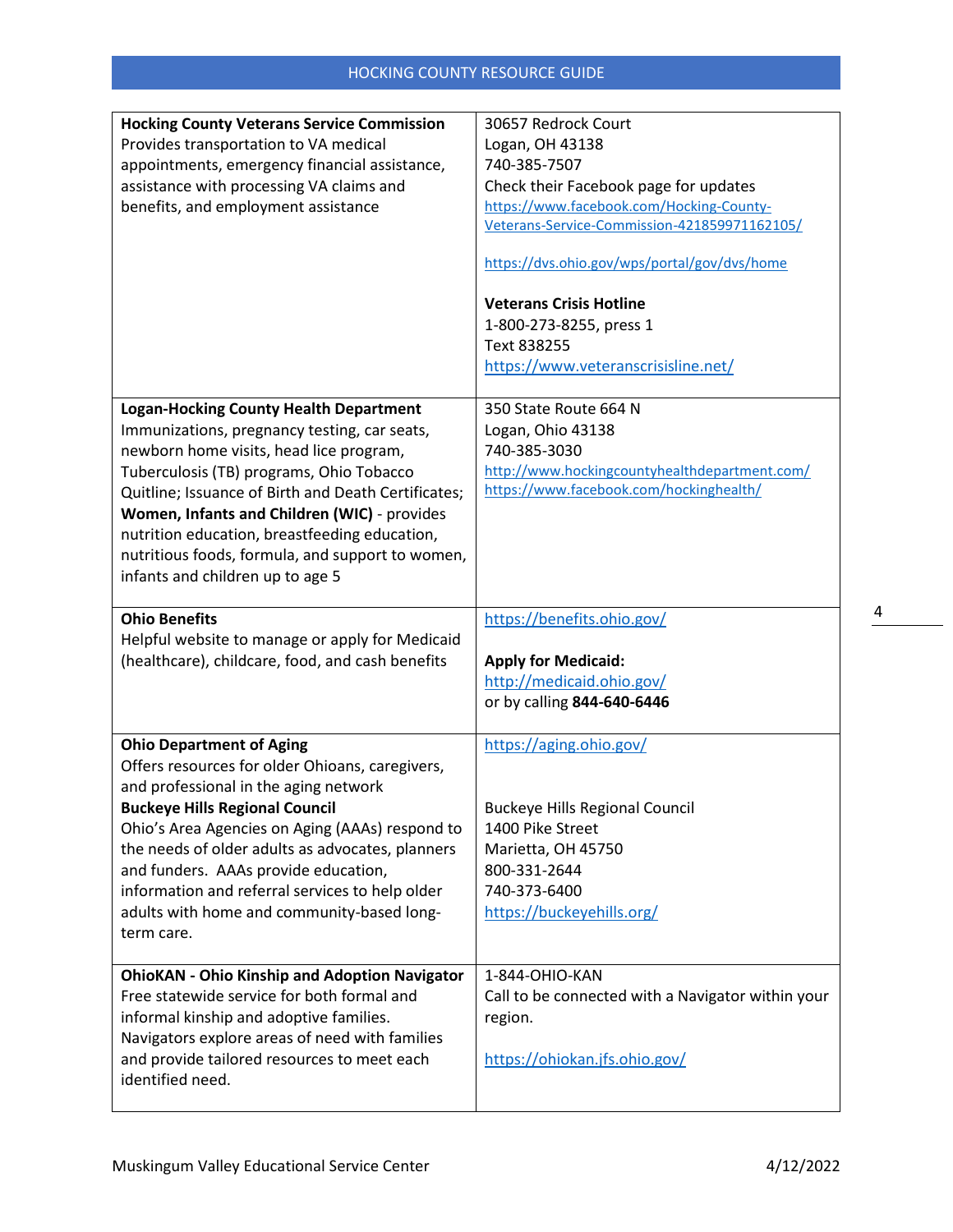| <b>Opportunities for Ohioans with Disabilities</b>   | 86 Columbus Rd., Suite 102                   |
|------------------------------------------------------|----------------------------------------------|
| (OOD)                                                | Athens, OH 45701                             |
| State agency that empowers Ohioans with              | 740-592-4411                                 |
| disabilities through employment, disability          | 1-800-248-4378                               |
| determinations, and independence:                    | https://ood.ohio.gov/wps/portal/gov/ood/home |
| <b>Bureau of Vocational Rehabilitation - BVR</b>     |                                              |
| Bureau of Services for the Visually<br>$\bullet$     |                                              |
| Impaired - BSVI                                      |                                              |
| Division of Disability Determination - DDD<br>٠      |                                              |
| (determines medical eligibility through              |                                              |
| Social Security benefits)                            |                                              |
| Division of Employer and Innovation                  |                                              |
| Services - EIS (responsible for establishing         |                                              |
| and maintaining partnerships with                    |                                              |
| employers)                                           |                                              |
|                                                      |                                              |
|                                                      |                                              |
| <b>Social Security Administration</b>                | 252 Venture Place                            |
|                                                      | Lancaster, OH 43130                          |
|                                                      | 1-877-841-5712 office                        |
|                                                      | 1-800-325-0778 TTY                           |
|                                                      | 1-800-772-1213 National toll-free number     |
|                                                      | https://www.ssa.gov/                         |
|                                                      |                                              |
| South Central Ohio Jobs and Family                   | <b>Hocking County Office</b>                 |
| (Hocking County Department of Job and Family         | 389 W. Front Street                          |
| Services)                                            | Logan, OH 43138                              |
| <b>Public Assistance</b>                             | 740-385-5663                                 |
| Temporary Assistance to Needy Families (TANF)        | http://www.scojfs.org/index.html             |
|                                                      |                                              |
| cash assistance program; Supplemental Nutrition      |                                              |
| Assistance Program (SNAP) food assistance            | Ohio Means Jobs (OMJ) -                      |
| program; Medicaid Assistance; Supportive             | http://ohiomeansjobs.com/ Wide variety of    |
| services and programs intended to help with job      | services for job seekers and employers       |
| placement and retention for low income youth         |                                              |
| and young adults (Ohio Means Jobs); Subsidized       | Child support services or to report abuse or |
| child care for eligible families while in attendance | neglect                                      |
| at school, work, or job training                     | 1-855-726-5237                               |
| <b>Child Support Division</b>                        |                                              |
| Establishes and enforces child support orders and    | <b>Hocking County Children Services ??</b>   |
| medical orders; works to establish paternity         | 93 West Hunter Street                        |
| <b>Protective Services</b>                           | Logan, Ohio 43138                            |
| Child abuse and neglect investigations; adoption     | 740-385-4168                                 |
| and foster care services; Kinship Permanency         | 1-866-247-2812 Toll-free                     |
| Incentive (KPI) - provides support and resources     |                                              |
| to relative and other kin caregivers                 |                                              |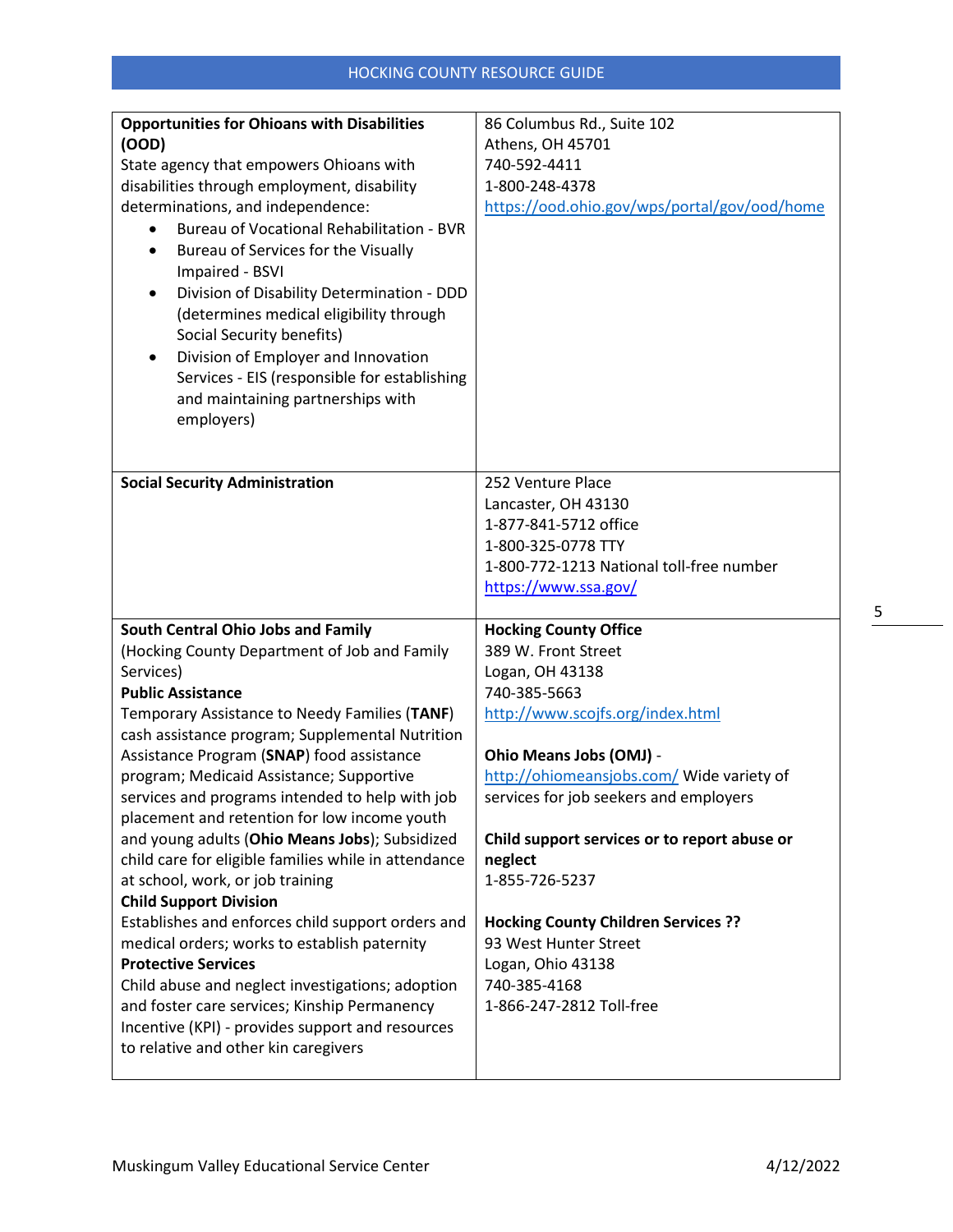| Protective Services (cont.) Adult Protective       |
|----------------------------------------------------|
| Services (APS) - investigates reports of suspected |
| abuse, neglect, and exploitation of adults (60+)   |
|                                                    |

| <b>Other Services and Programs</b>                 |                                                  |
|----------------------------------------------------|--------------------------------------------------|
| <b>Bowen House</b>                                 | 196 N. Market Street                             |
| Community Center for Art and Education             | Logan, OH 43138                                  |
|                                                    | 740-385-0344                                     |
|                                                    |                                                  |
| <b>Heartbeats - Family Center</b>                  | 2447 Maple Ave.                                  |
| Free pregnancy tests, nurse consultation, free     | Zanesville, OH 43701                             |
| first trimester ultrasound, parenting support,     | 740-450-5437                                     |
| clothing                                           | 800-712-4357 (24-hour Helpline)                  |
|                                                    | https://heartbeats.org/                          |
|                                                    |                                                  |
| Hocking, Athens, Perry Community Action            | <b>Hocking County Service Center</b>             |
| <b>Agency (HAPCAP)</b>                             | 1005 C.I.C. Drive                                |
| Eligibility-based programs to assist with housing, | Logan, OH 43138                                  |
| transportation, food and nutrition, utilities,     | 740-385-6813                                     |
| employment; Early Head Start, Head Start;          | 800-385-6813                                     |
| Southeast Ohio Foodbank; Community Resource        | http://www.hapcap.org/                           |
| navigator can help guide towards the right         | https://www.facebook.com/HAPCAP/                 |
| program within HAPCAP                              |                                                  |
| Little Chiefs Daycare / Learning Center            | 1215 W. Hunter Street                            |
|                                                    | Logan, OH 43138                                  |
|                                                    | 740-380-9500                                     |
|                                                    |                                                  |
| <b>Muskingum Valley Educational Service Center</b> | 205 N. 7th Street                                |
| Parent mentoring and Special Education Services    | Zanesville, OH 43701                             |
|                                                    | 740-452-4518                                     |
|                                                    | https://www.mvesc.org/                           |
|                                                    |                                                  |
| <b>Scenic Hills Senior Center</b>                  | 187 S. Spring St.                                |
| Provides senior citizens 50+ with opportunities    | Logan OH 43138                                   |
| for socializing, activities, classes, and special  |                                                  |
| events; Health and Wellness activities; Medical    | 580 Radio Lane                                   |
| transportation for seniors 60+                     | Logan, OH 43138                                  |
|                                                    |                                                  |
|                                                    | 740-385-6581                                     |
|                                                    | http://www.scenichillsseniorcenter.com/home.html |
|                                                    |                                                  |
|                                                    |                                                  |
|                                                    |                                                  |
|                                                    |                                                  |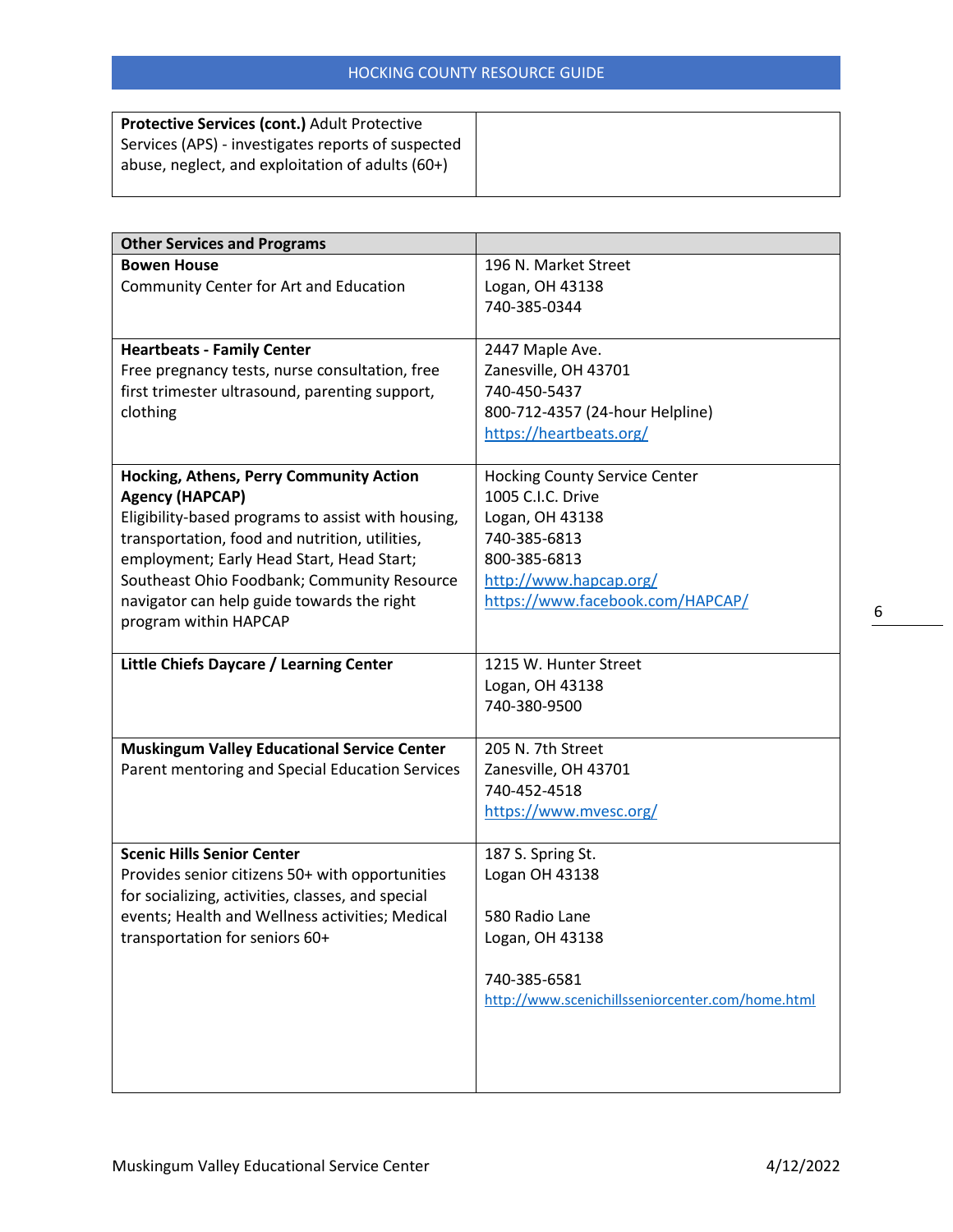| Southeast Ohio Center for Independent Living       | 1369 E. Front St.         |
|----------------------------------------------------|---------------------------|
| (SOCIL)                                            | Logan, OH 43138           |
| Provides information and referral services on      | 740-380-1475              |
| housing, schooling, transportation, housing        | https://www.socil.org/    |
| modifications, assistive technology, and benefits; |                           |
| Independent living skills training                 |                           |
|                                                    |                           |
| <b>United Way of Hocking County</b>                | Mike Barrell: director    |
|                                                    | 740-603-1856              |
|                                                    | info@unitedwayhocking.org |
|                                                    |                           |

#### **FOOD ASSISTANCE / FOOD PANTRIES / CLOTHING AND HOUSEHOLD ITEMS**

| <b>Food Pantries</b>                            |                                             |
|-------------------------------------------------|---------------------------------------------|
| <b>Laurelville Community Food Pantry</b>        | 16138 Pike St.                              |
| Serving Benton, Laurel, Perry & Salt Creek Twps | Laurelville, OH 43135                       |
| Wednesday, 10am - 12pm                          | 740-438-6699                                |
|                                                 |                                             |
| <b>Longstreth Food Pantry</b>                   | 43243 Carbon Hill-Buchtel Rd.               |
| Serving Ward Twp                                | Nelsonville, OH 45764                       |
| 3rd Thursday of the month, 2pm-5pm              | 740-753-3157                                |
|                                                 |                                             |
| Shepherd of the Valley United Brethren in       | 297 Riff St.                                |
| <b>Christ</b>                                   | Logan, OH 43138                             |
| <b>Serving Hocking County</b>                   | 413-537-3703                                |
| 4th Monday, 2nd & 4th Thursday                  | https://www.facebook.com/Shepherd-of-the-   |
| 6pm-7pm                                         | Valley-United-Brethren-in-Christ-Church-    |
|                                                 | 254946654734                                |
|                                                 |                                             |
| <b>St. Vincent De Paul Society (Logan)</b>      | 351 N. Market St.                           |
| <b>Serving Hocking County</b>                   | Logan, Ohio 43138                           |
| Monday & Thursday, 6pm-7pm;                     | 740-385-2549                                |
| And by appointment                              |                                             |
|                                                 |                                             |
| <b>Smith Chapel Food and Clothing Mission</b>   | 1333 E. Front St.                           |
| <b>Serving Hocking County</b>                   | Logan, OH 43138                             |
| 2nd & 3rd Friday, 9am-12pm                      | 740-380-6132                                |
|                                                 | https://www.smithchapelfoodpantry.org/      |
|                                                 | https://www.facebook.com/Smith-Chapel-Food- |
|                                                 | and-Clothing-Mission-808329762604889        |
|                                                 |                                             |
|                                                 |                                             |
|                                                 |                                             |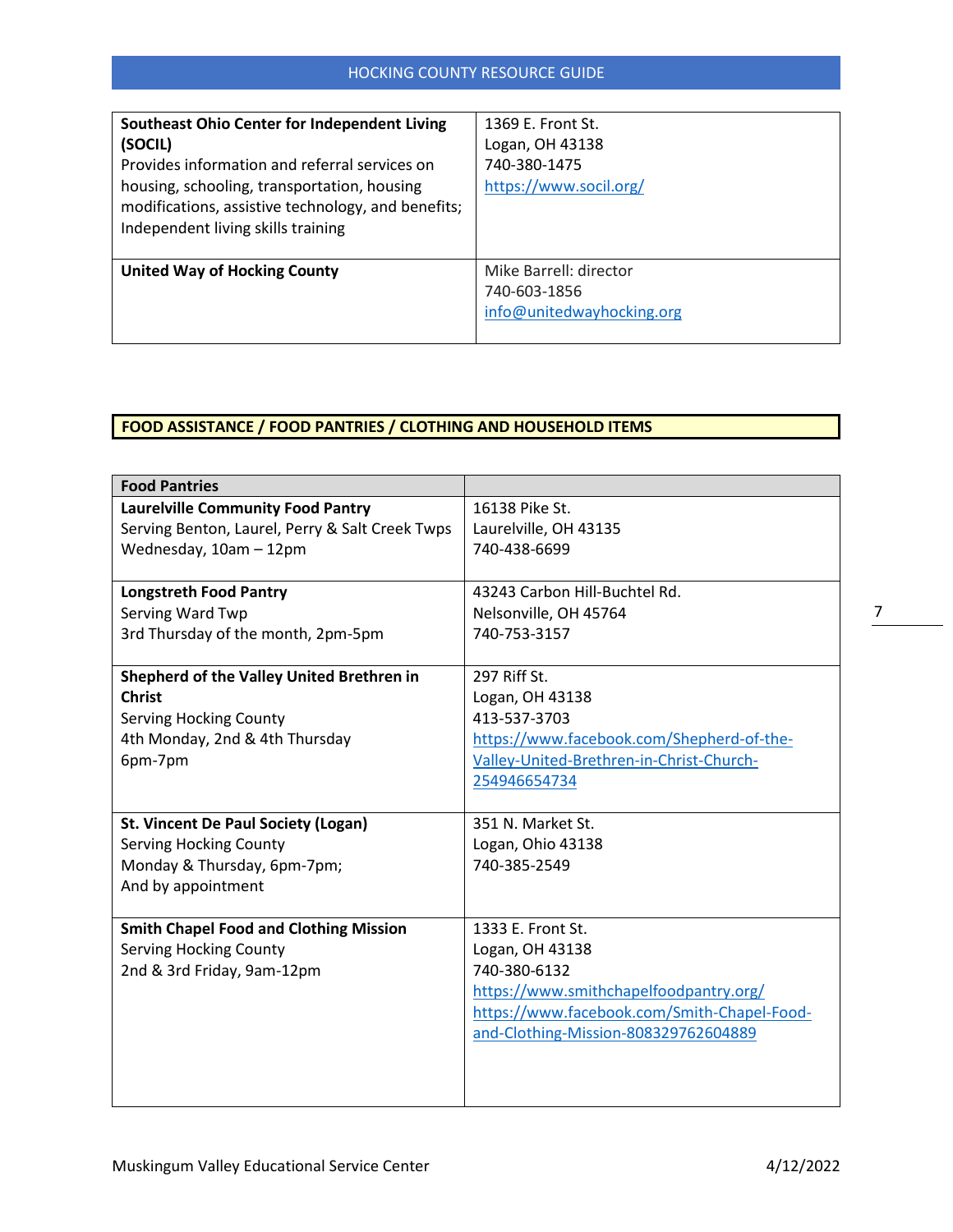| <b>Other Services</b>                                                                                                                                                                                                                                              |                                                                                                                                                                              |
|--------------------------------------------------------------------------------------------------------------------------------------------------------------------------------------------------------------------------------------------------------------------|------------------------------------------------------------------------------------------------------------------------------------------------------------------------------|
| Hocking, Athens, Perry Community Action<br><b>Agency (HAPCAP)</b><br>Eligibility-based programs to assist with food<br>and nutrition; Southeast Ohio Foodbank;<br>Community Resource navigator can help guide<br>towards the right program within HAPCAP           | <b>Hocking County Service Center</b><br>1005 C.I.C. Drive<br>Logan, OH 43138<br>740-385-6813<br>1-800-385-6813<br>http://www.hapcap.org/<br>https://www.facebook.com/HAPCAP/ |
| <b>Logan-Hocking County Health Department</b><br>Women, Infants and Children (WIC) - provides<br>nutrition education, breastfeeding education,<br>nutritious foods, formula, and support to<br>women, infants and children up to age 5                             | 350 State Route 664 N<br>Logan, Ohio 43138<br>740-385-3030<br>http://www.hockingcountyhealthdepartment.com/<br>https://www.facebook.com/hockinghealth/                       |
| South Central Ohio Jobs and Family<br>(Hocking County Department of Job and Family<br>Services)<br>Eligibility based programs that assist with food<br>(Supplemental Nutrition Assistance Program -<br>SNAP), cash assistance, clothing for children for<br>school | <b>Hocking County Office</b><br>389 W. Front Street<br>Logan, OH 43138<br>740-385-5663<br>http://www.scojfs.org/index.html                                                   |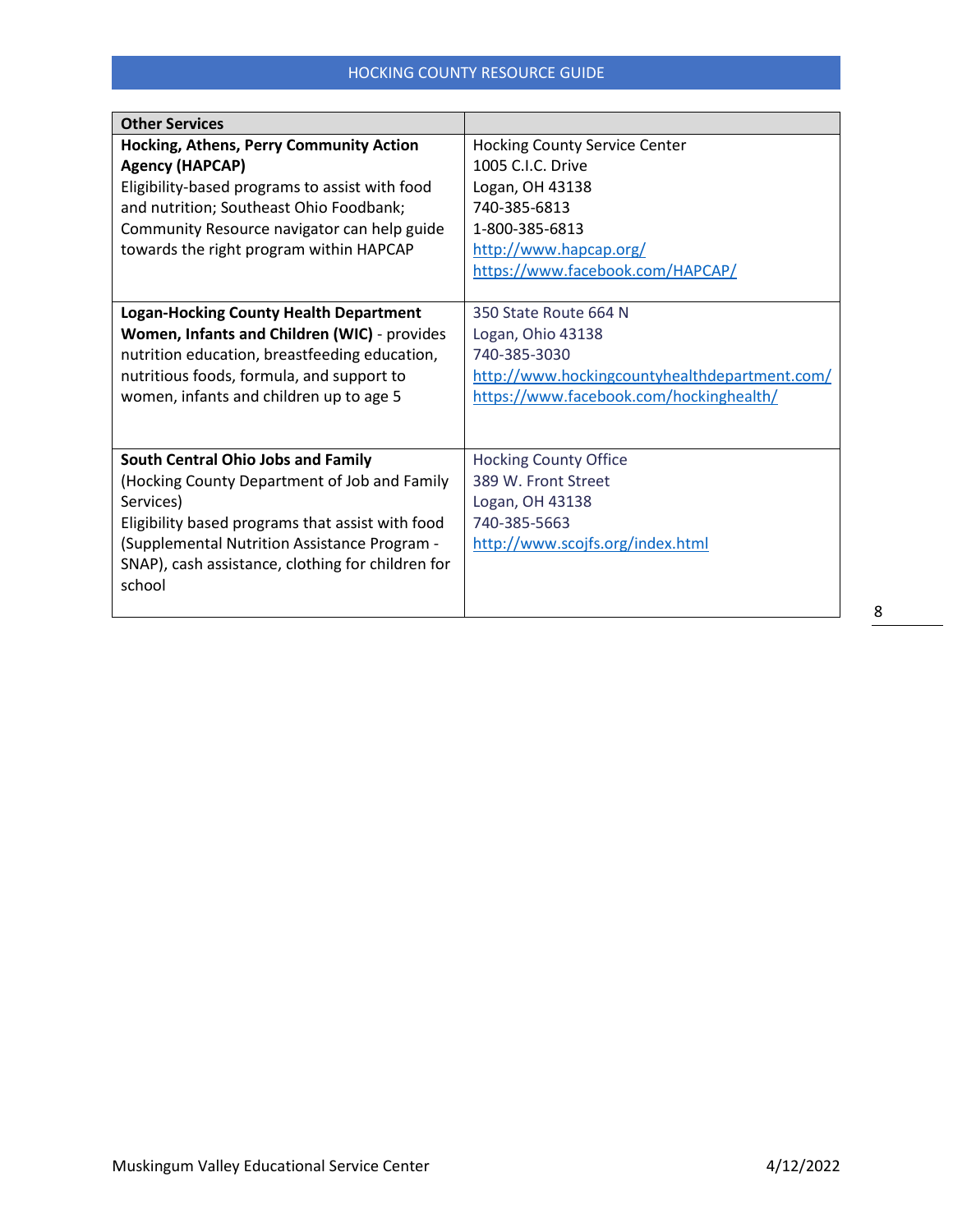# **HOUSING AND UTILITY ASSISTANCE / SHELTER OPTIONS**

| <b>Habitat for Humanity</b><br>Programs that provide new homes for families<br>in need, critical home repairs, and microfinance                                                                                                                                                                                                                                                                                         | 14440 State Route 13<br>Millfield, OH 45761<br>740-592-0032                                                                                                                                                                                                                                                                                                            |
|-------------------------------------------------------------------------------------------------------------------------------------------------------------------------------------------------------------------------------------------------------------------------------------------------------------------------------------------------------------------------------------------------------------------------|------------------------------------------------------------------------------------------------------------------------------------------------------------------------------------------------------------------------------------------------------------------------------------------------------------------------------------------------------------------------|
| program                                                                                                                                                                                                                                                                                                                                                                                                                 | https://habitatseo.org/                                                                                                                                                                                                                                                                                                                                                |
| Hocking, Athens, Perry Community Action -<br>(HAPCAP)<br>Eligibility-based programs to assist with<br>housing and utilities including the Home Energy<br>Assistance Program (HEAP), the Winter Crisis<br>Program (Emergency HEAP), The Percentage of<br>Income Payment Plan (PIPP), Summer Crisis,<br>and Water bill program; Community Resource<br>navigator can help guide towards the right<br>program within HAPCAP | <b>Hocking County Service Center</b><br>1005 C.I.C. Drive<br>Logan, OH 43138<br>740-385-6813<br>1-800-385-6813<br>http://www.hapcap.org/<br>https://www.facebook.com/HAPCAP/<br><b>SafeLink - Free Cellphone Assistance</b><br>Free cell phone and minutes program for those<br>who are income-eligible.<br>https://hapcap.org/utility-services/safelink-<br>wireless/ |
| <b>Hocking Metropolitan Housing Authority</b><br>Provides housing assistance for low income<br>residents, the elderly, and the disabled through<br>income-based programs - Low Rent Public<br>Housing and Housing Choice Voucher Program<br>(Section 8)                                                                                                                                                                 | 33601 Pine Ridge Drive<br>Logan, OH 43138<br>740-385-3883                                                                                                                                                                                                                                                                                                              |
| <b>Integrated Services for Behavioral Health</b><br>Provides supportive services in finding safe and<br>affordable housing                                                                                                                                                                                                                                                                                              | 33 West Second St<br>Logan, OH 43138<br>740-216-4093<br>https://integratedservice.org/                                                                                                                                                                                                                                                                                 |
| <b>Shelter - Hocking Hills Inspire Shelter</b><br>Homeless shelter                                                                                                                                                                                                                                                                                                                                                      | 841 Old McArthur Road<br>Logan, OH 43138<br>740-385-5116<br>https://hockinghillsinspireshelter.org/                                                                                                                                                                                                                                                                    |
| <b>Shelter - Timothy House - Athens</b><br>Call shelter for details                                                                                                                                                                                                                                                                                                                                                     | 740-594-3333<br>https://good-works.net/the-timothy-house/                                                                                                                                                                                                                                                                                                              |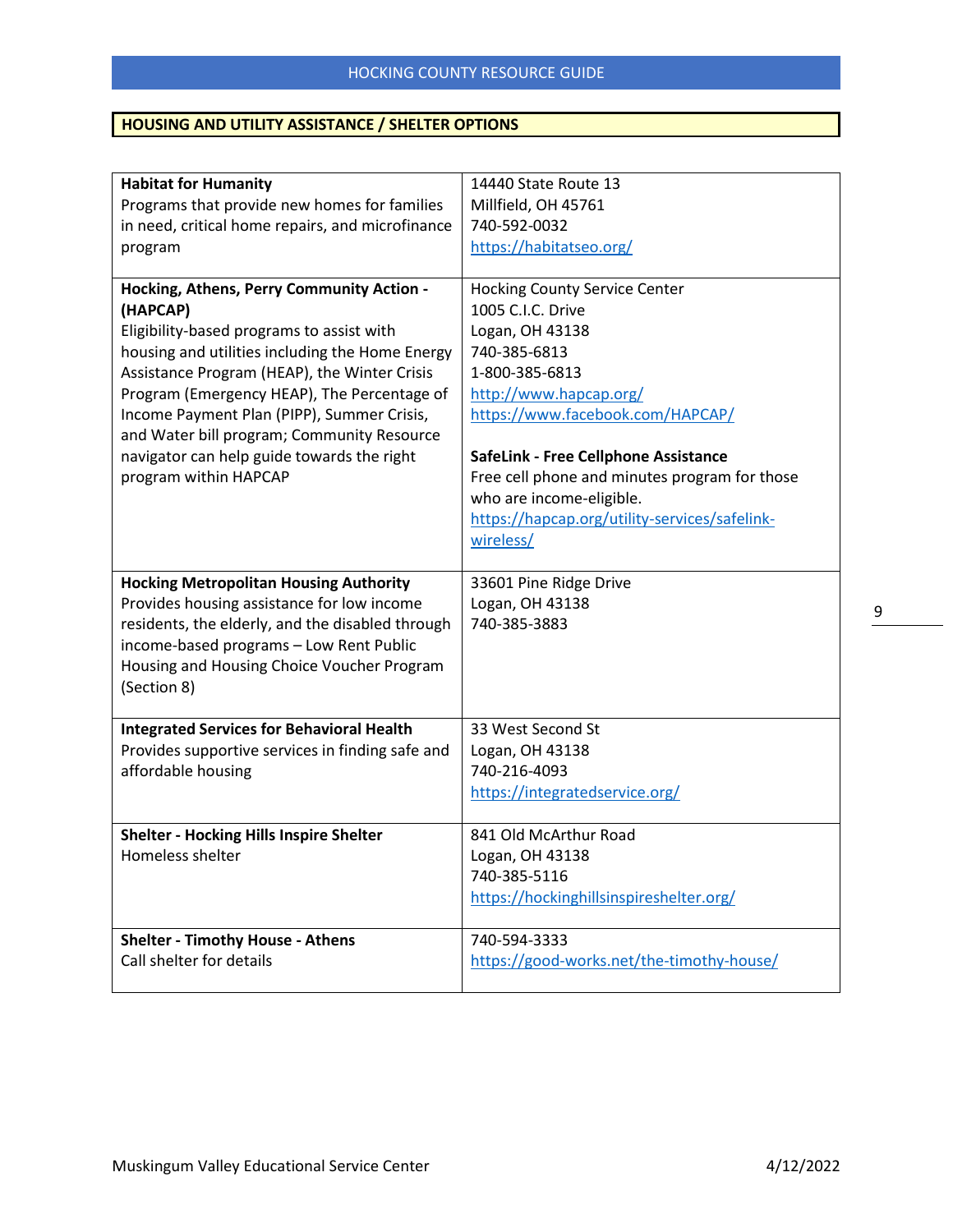#### **JOB AND EMPLOYMENT ASSISTANCE**

| Hocking, Athens, Perry Community Action -          | <b>Hocking County Service Center</b>                  |
|----------------------------------------------------|-------------------------------------------------------|
| (HAPCAP)                                           | 1005 C.I.C. Drive                                     |
| Community action agency of Hocking county          | Logan, OH 43138                                       |
| (Community Action Partnership)                     | 740-385-6813                                          |
| Eligibility-based programs to assist with          | 1-800-385-6813                                        |
| employment; Community Resource navigator           | http://www.hapcap.org/                                |
| can help guide towards the right program           | https://www.facebook.com/HAPCAP/                      |
| within HAPCAP                                      |                                                       |
|                                                    |                                                       |
| <b>Hocking County Veterans Service Commission</b>  | 30657 Redrock Court                                   |
| <b>Employment Assistance</b>                       | Logan, OH 43138                                       |
|                                                    | 740-385-7507                                          |
|                                                    | Check their Facebook page for updates                 |
|                                                    | https://www.facebook.com/Hocking-County-              |
|                                                    | Veterans-Service-Commission-421859971162105/          |
|                                                    |                                                       |
| <b>Mancan Temporary Staffing Employment</b>        | 1015 West Hunter Street, Suite B                      |
| <b>Agency</b>                                      | Logan, OH 43138                                       |
|                                                    | 740-653-9675                                          |
|                                                    | https://www.mancan.com/                               |
|                                                    |                                                       |
| <b>Ohio Benefits</b>                               | https://benefits.ohio.gov/                            |
| Website with information on applying for and       |                                                       |
| updating unemployment insurance                    |                                                       |
|                                                    |                                                       |
| <b>Ohio Department of Job and Family Services</b>  | https://unemploymenthelp.ohio.gov/                    |
| Unemployment benefits information                  |                                                       |
|                                                    |                                                       |
| <b>Ohio Means Jobs</b>                             | https://jobs.ohiomeansjobs.monster.com/search.aspx?si |
| Website for job searching, resume help             | $d = 68$                                              |
|                                                    |                                                       |
| South Central Ohio Jobs and Family                 | <b>Hocking County Office</b>                          |
| Supportive services and programs intended to       | 389 W. Front Street                                   |
| help with job placement and retention for low      | Logan, OH 43138                                       |
| income youth and young adults (Ohio Means          | 740-385-5663                                          |
| Jobs); Subsidized child care for eligible families | http://www.scojfs.org/index.html                      |
| while in attendance at school, work, or job        |                                                       |
| training                                           | Ohio Means Jobs (OMJ) -                               |
|                                                    | http://ohiomeansjobs.com/ Wide variety of             |
|                                                    | services for job seekers and employers                |
|                                                    |                                                       |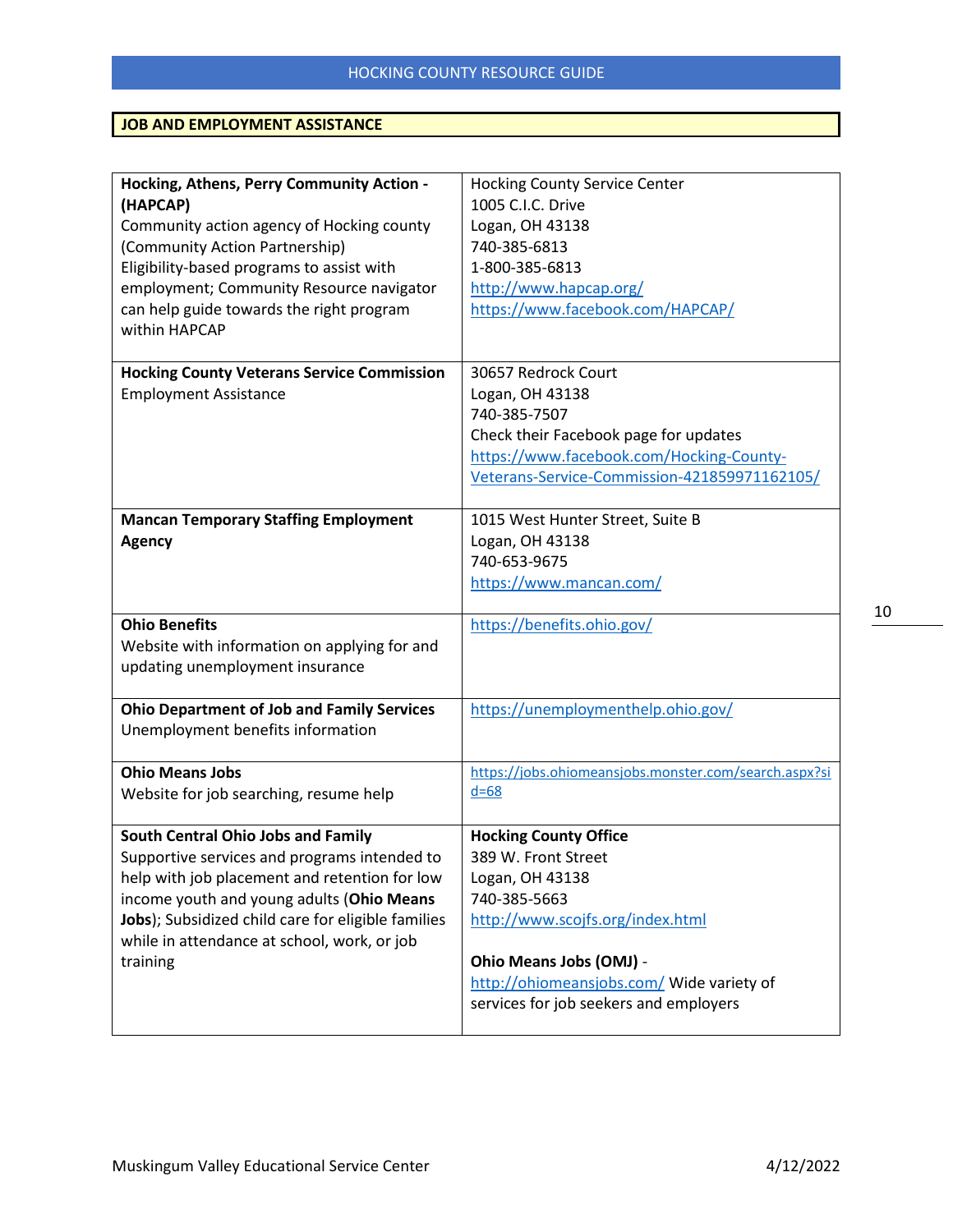# **LEGAL SERVICES**

| Family and Youth Law Center - Capital                  | Hotline 614-236-7236                         |
|--------------------------------------------------------|----------------------------------------------|
| <b>University Law School</b>                           | Legal advice main website: fylawhelp.org/    |
| Legal advice to those without an attorney:             |                                              |
| -Parents receiving addiction treatment in Ohio         |                                              |
| -Custody matters for those without legal               |                                              |
| representation and are low-income                      |                                              |
| -Ohioans aged 16-24 who were ever in foster            |                                              |
| care, or involved with Child Welfare, or Juvenile      |                                              |
| Court                                                  |                                              |
|                                                        |                                              |
| <b>Hocking County Probate and Juvenile Court</b>       | Hocking County Juvenile Court                |
|                                                        | Courthouse 1 East Main Street                |
|                                                        | Logan, Ohio 43138                            |
|                                                        | 740-385-3615                                 |
|                                                        | https://juvenile.hocking.us/index.php        |
|                                                        |                                              |
| <b>Hocking County Prosecutors Office</b>               | 88 South Market Street                       |
|                                                        | Logan, OH 43138                              |
|                                                        | 740-385-5343                                 |
|                                                        | <b>Victim Services</b>                       |
|                                                        | Legal advocacy, assistance, information, and |
|                                                        | referrals to social service agencies         |
|                                                        | 740-385-1011                                 |
|                                                        |                                              |
| <b>Ohio Legal Help</b>                                 | https://www.ohiolegalhelp.org/               |
| Need legal information, forms, or a lawyer?            |                                              |
|                                                        |                                              |
| <b>Southeastern Ohio Legal Services</b>                | Chillicothe Office (serves Hocking county)   |
| Provides help with consumer issues, school             | 73 East Water Street                         |
| problems, domestic violence situations, family         | Chillicothe, OH 45601                        |
| law problems, health benefits issues, housing          | 740-773-0012                                 |
| issues, public benefits issues, taxes, utility issues, | 1-800-686-3668                               |
| employment issues, and other problems                  | https://www.seols.org/                       |
|                                                        |                                              |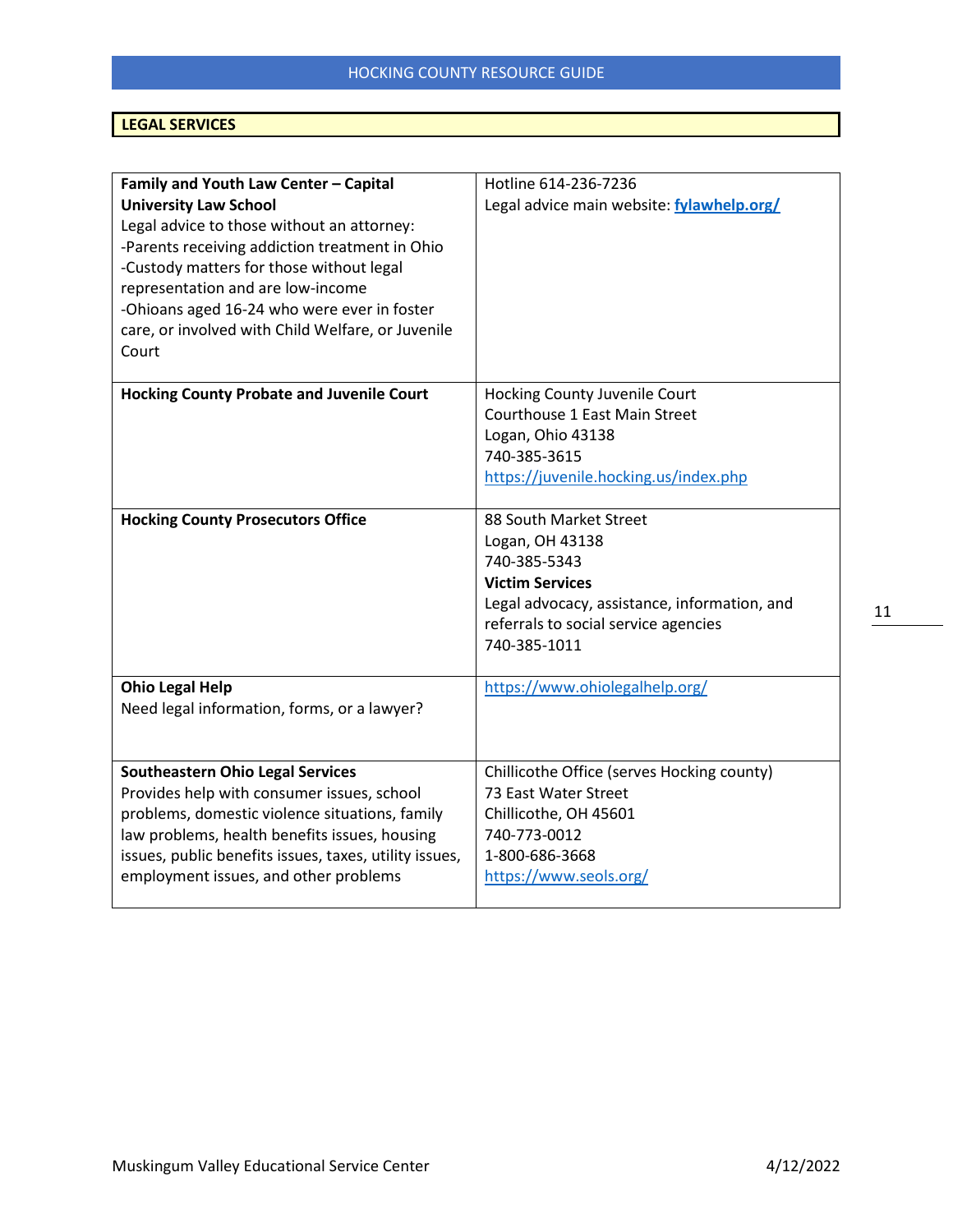#### **MEDICAL HEALTH RESOURCES**

| <b>Fairfield Medical Center</b>                                                                        | 401 N. Ewing Street                                      |
|--------------------------------------------------------------------------------------------------------|----------------------------------------------------------|
| Hospital Facilities, Emergency Department and                                                          | Lancaster, OH 43130                                      |
| <b>Urgent Care, Primary Care, Specialty Services</b>                                                   | 1-800-548-2627                                           |
|                                                                                                        | https://www.fmchealth.org/                               |
| <b>Hocking Valley Community Hospital</b>                                                               | 601 State Route 664 N.                                   |
| Hospital facilities, Emergency department and                                                          | Logan, OH 43138                                          |
| Urgent Care, Primary care, Specialty services,                                                         | 740-380-8000                                             |
| Inpatient behavioral health                                                                            | 1-800-479-2351                                           |
|                                                                                                        | https://www.hvch.org/                                    |
| <b>Hopewell Health Centers</b>                                                                         | Hocking Behavioral Health / Primary Care Clinic          |
| Primary care services regardless of ability to pay;                                                    | 541 SR 664N, Suite C PO Box 1145                         |
| pharmacy located in Logan Primary Care; Early                                                          | Logan, OH 43138                                          |
| childhood mental health consultation; Behavioral                                                       | 740-385-6594                                             |
| health services, including psychiatric, outpatient<br>counseling, crisis intervention, intensive home- | <b>Logan Primary Health Care Clinic</b>                  |
| based treatment, transportation to behavioral                                                          | 30381 Chieftain Dr.                                      |
| health appointments; Managed Care application                                                          | Logan, OH 43138                                          |
| counselors                                                                                             | 740-385-2555                                             |
|                                                                                                        | 1-888-281-7468                                           |
|                                                                                                        |                                                          |
|                                                                                                        | http://www.hopewellhealth.org/                           |
| <b>Logan-Hocking County Health Department</b>                                                          | 350 State Route 664 N                                    |
| Immunizations, pregnancy testing, car seats,                                                           | Logan, Ohio 43138                                        |
| newborn home visits, head lice program,                                                                | 740-385-3030                                             |
| Tuberculosis (TB) programs, Ohio Tobacco                                                               | http://www.hockingcountyhealthdepartment.com/            |
| Quitline                                                                                               | https://www.facebook.com/hockinghealth/                  |
| <b>Logan Pediatrics</b>                                                                                | 31480 Chieftain Dr Apt D                                 |
|                                                                                                        | Logan, OH 43138                                          |
|                                                                                                        | 740-385-3069                                             |
| Nationwide Children's Hospital                                                                         | 700 Childrens Drive                                      |
|                                                                                                        | Columbus, OH 43205                                       |
|                                                                                                        | 614-722-2000                                             |
|                                                                                                        | https://www.nationwidechildrens.org/                     |
|                                                                                                        |                                                          |
| <b>O'Bleness Hospital</b>                                                                              | 55 Hospital Drive                                        |
| Hospital facilities, Emergency Department,<br>Primary care, Specialty services; part of                | Athens, OH 45701<br>740-593-5551                         |
| OhioHealth                                                                                             | https://www.ohiohealth.com/locations/hospitals/obleness- |
|                                                                                                        | hospital                                                 |
|                                                                                                        |                                                          |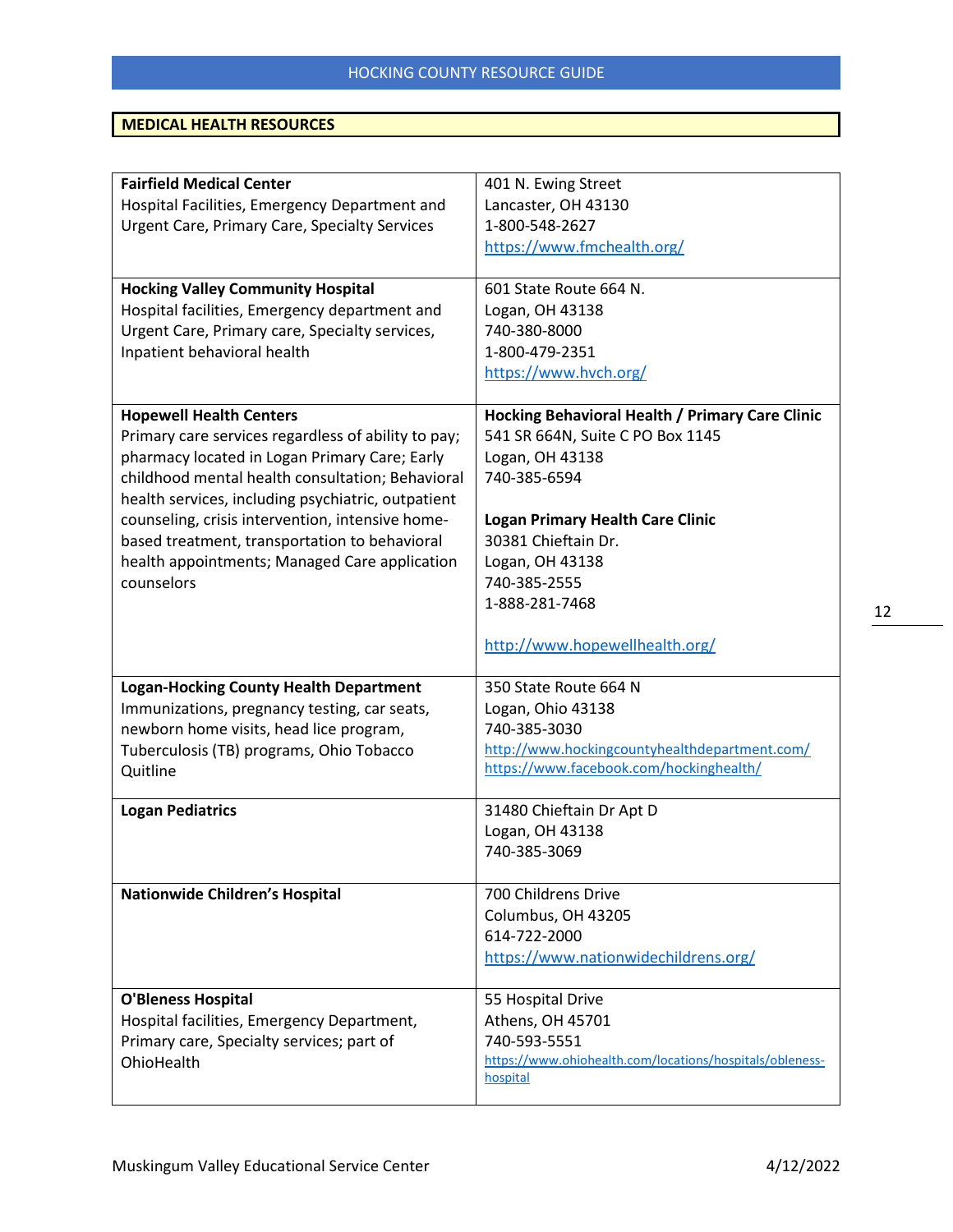| <b>Ohio's Best Rx</b>                               | 2181 East Aurora Road, Suite 201         |
|-----------------------------------------------------|------------------------------------------|
| Prescription drug discount card program             | Twinsburg, OH 44087                      |
| designed to lower the cost of prescriptions for all | 866-923-7879                             |
| Ohio residents. Use this web site to print a card,  | https://www.ohiobestrx.org/en/index.aspx |
| locate a pharmacy, and compare prescription         |                                          |
| drug prices.                                        |                                          |
|                                                     |                                          |
| <b>Ohio Benefits</b>                                | https://benefits.ohio.gov/               |
| Helpful website to manage or apply for Medicaid     |                                          |
| (healthcare), childcare, food, and cash benefits    | <b>Apply for Medicaid:</b>               |
|                                                     | http://medicaid.ohio.gov/                |
|                                                     | or by calling 844-640-6446               |
|                                                     |                                          |
| <b>Ohio Department of Medicaid</b>                  | 1-800-324-8680 (consumer hotline)        |
| Managed Care coverage information                   | https://www.ohiomh.com/                  |
|                                                     |                                          |
| <b>SingleCare</b>                                   | https://www.singlecare.com/              |
| Prescription drug discount program, free of         |                                          |
| charge.                                             |                                          |
|                                                     |                                          |
| South Central Ohio Jobs and Family                  | <b>Hocking County Office</b>             |
| Medicaid eligibility referral specialist; Pregnancy | 389 W. Front Street                      |
|                                                     |                                          |
| related services; Transportation to and from        | Logan, OH 43138                          |
| medical appointments for Medicaid eligible          | 740-385-5663                             |
| individuals                                         | http://www.scojfs.org/index.html         |

# **MENTAL HEALTH / BEHAVIORAL HEALTH / SUBSTANCE ABUSE SERVICES**

| <b>Text 4HOPE to 741 741</b>                                                                                                                                            |
|-------------------------------------------------------------------------------------------------------------------------------------------------------------------------|
|                                                                                                                                                                         |
| 1-800-304-2219<br>https://www.addicted.org/                                                                                                                             |
| 141 South Spring Street<br>Logan, Ohio 43138<br>740-385-9895<br>740-594-8108 Bassett House<br>740-593-6152 Rural Women's Recovery Program<br>http://www.shawneemhc.org/ |
|                                                                                                                                                                         |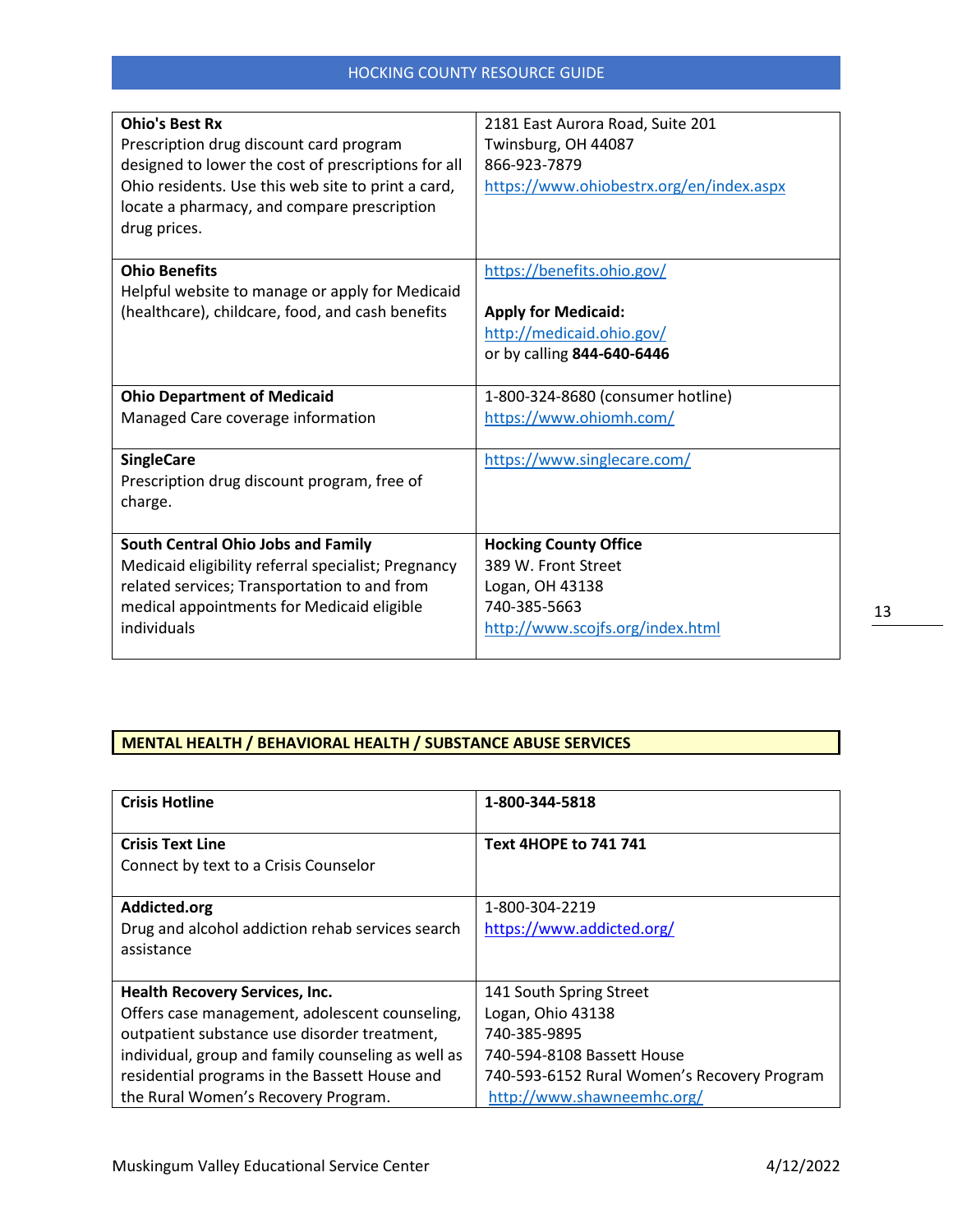| <b>Hocking Behavioral Health Care Clinic</b><br>Mental Health Services, Addiction Services,<br>Medication Assisted Treatment, Opiate Addiction<br>Rapid Access Program                                                                                                                                                                            | 541 SR 664 N Suite C PO Box 1145<br>Logan, OH 43138<br>740-385-6594<br>http://www.hopewellhealth.org/ |
|---------------------------------------------------------------------------------------------------------------------------------------------------------------------------------------------------------------------------------------------------------------------------------------------------------------------------------------------------|-------------------------------------------------------------------------------------------------------|
| <b>Hocking Valley Community Hospital</b><br>The Summit - Behavioral Health Unit<br>Comprehensive psychiatric services for senior<br>citizens                                                                                                                                                                                                      | 601 State Route 664 N.<br>Logan, OH 43138<br>740-380-8000<br>1-800-479-2351<br>https://www.hvch.org/  |
| <b>Integrated Behavioral Health Services</b><br>Integrative Clinical Counseling is available to help<br>with any combination of problems you may have<br>with mental health and/or substance use.                                                                                                                                                 | 33 West Second St<br>Logan, OH 43138<br>740-216-4093<br>https://integratedservice.org/                |
| <b>National Alliance on Mental Illness (NAMI)</b><br>Information HelpLine provides information and<br>referral services.                                                                                                                                                                                                                          | National Helpline<br>1-800-950-NAMI (6264)                                                            |
| <b>National Suicide Prevention Lifeline</b>                                                                                                                                                                                                                                                                                                       | 1-800-273-8255                                                                                        |
| <b>Our House Recovery House</b><br>Transitional housing facility for men recovering<br>from drug and/or alcohol addiction; partnership<br>between Hopewell Health Centers and Hocking<br>Metropolitan Housing Authority; residents are<br>required to follow guidelines and rules<br>*Detoxification and treatment services are not<br>provided.* | 155 S. Market St.<br>Logan, OH 43138<br>740-216-4806                                                  |
| <b>Serenity Grove Women's Recovery House</b><br>Residential transitional living in a safe, secure,<br>and sober environment for women in recovery<br>from substance abuse/use<br>*Detoxification and treatment services are not<br>provided.*                                                                                                     | P.O. Box 1194<br>Athens, OH 45701<br>740-592-1178<br>https://www.women4recovery.org/                  |
| <b>Substance Abuse &amp; Mental Health Services</b><br><b>Administration (SAMHSA)</b><br>Information on thousands of state-licensed<br>providers who specialize in treating substance<br>use disorders, addiction, and mental illness                                                                                                             | National Helpline<br>1-800-662-4357<br>24/7, 365 days a year<br>https://findtreatment.gov/results     |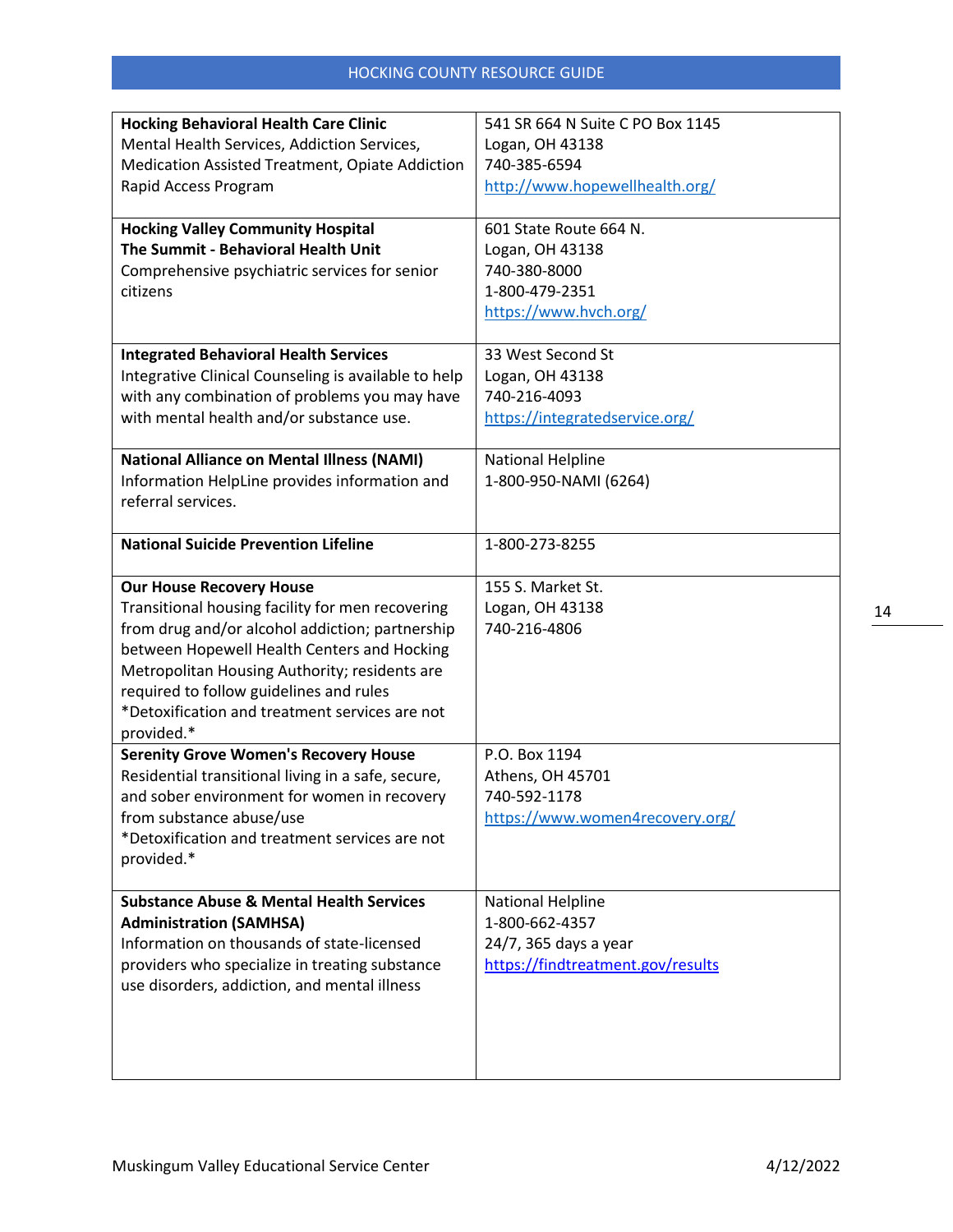| <b>Treatment Alternatives to Street Crime (TASC) of</b> | Hocking Valley Community Residential Center |
|---------------------------------------------------------|---------------------------------------------|
| <b>Southeast Ohio</b>                                   | (HVCRC)                                     |
| Provides both outpatient and intensive                  | 111 West Twenty-Nine Drive                  |
| outpatient alcohol and other drug (AOD) levels of       | Nelsonville, OH 45764                       |
| care                                                    | 740-753-4400                                |
|                                                         |                                             |
|                                                         | <b>Hocking County</b>                       |
|                                                         | 12877 Grey Street                           |
|                                                         | Logan, OH 43138                             |
|                                                         | 740-380-1714                                |
|                                                         | https://www.tascofsoutheastohio.org/        |

| <b>TEEN SERVICES</b> |  |  |
|----------------------|--|--|
|                      |  |  |

| <b>Bridges to Success</b>                         | <b>Central Region</b>                  |
|---------------------------------------------------|----------------------------------------|
| Voluntary program available to young adults who   | c.region@cfhcohio.org                  |
| left foster care in Ohio at ages 18, 19 or 20 and | 614-568-9428                           |
| who are in school, working, participating in an   | https://bridgestosuccess.jfs.ohio.gov/ |
| employment program, or have a medical             |                                        |
| condition that prevents them from going to        |                                        |
| school or working. The program provides           |                                        |
| guidance and support as they transition to        |                                        |
| adulthood.                                        |                                        |
|                                                   |                                        |
| <b>Crisis Text Line</b>                           | <b>Text 4HOPE to 741 741</b>           |
| Connect by text to a Crisis Counselor             |                                        |
|                                                   |                                        |
| <b>LGBT National Help Center</b>                  | National Hotline 1-888-843-4564        |
| Provides peer-support, community connections      | National youth Talkline 1-800-246-7743 |
| and resource information to people with           | www.glnh.org                           |
| questions regarding sexual orientation and/or     |                                        |
| gender identity.                                  |                                        |
|                                                   |                                        |
| <b>National Runaway Safeline</b>                  | 1-800-786-2929                         |
|                                                   | https://www.1800runaway.org/           |
| <b>National Suicide Prevention Hotline</b>        | 1-800-273-8255                         |
| Available 24/7                                    | https://suicidepreventionlifeline.org/ |
| Assists in crisis, need, immediate assistance     |                                        |
| Linked with prevention and crisis resources       |                                        |
|                                                   |                                        |
|                                                   |                                        |
|                                                   |                                        |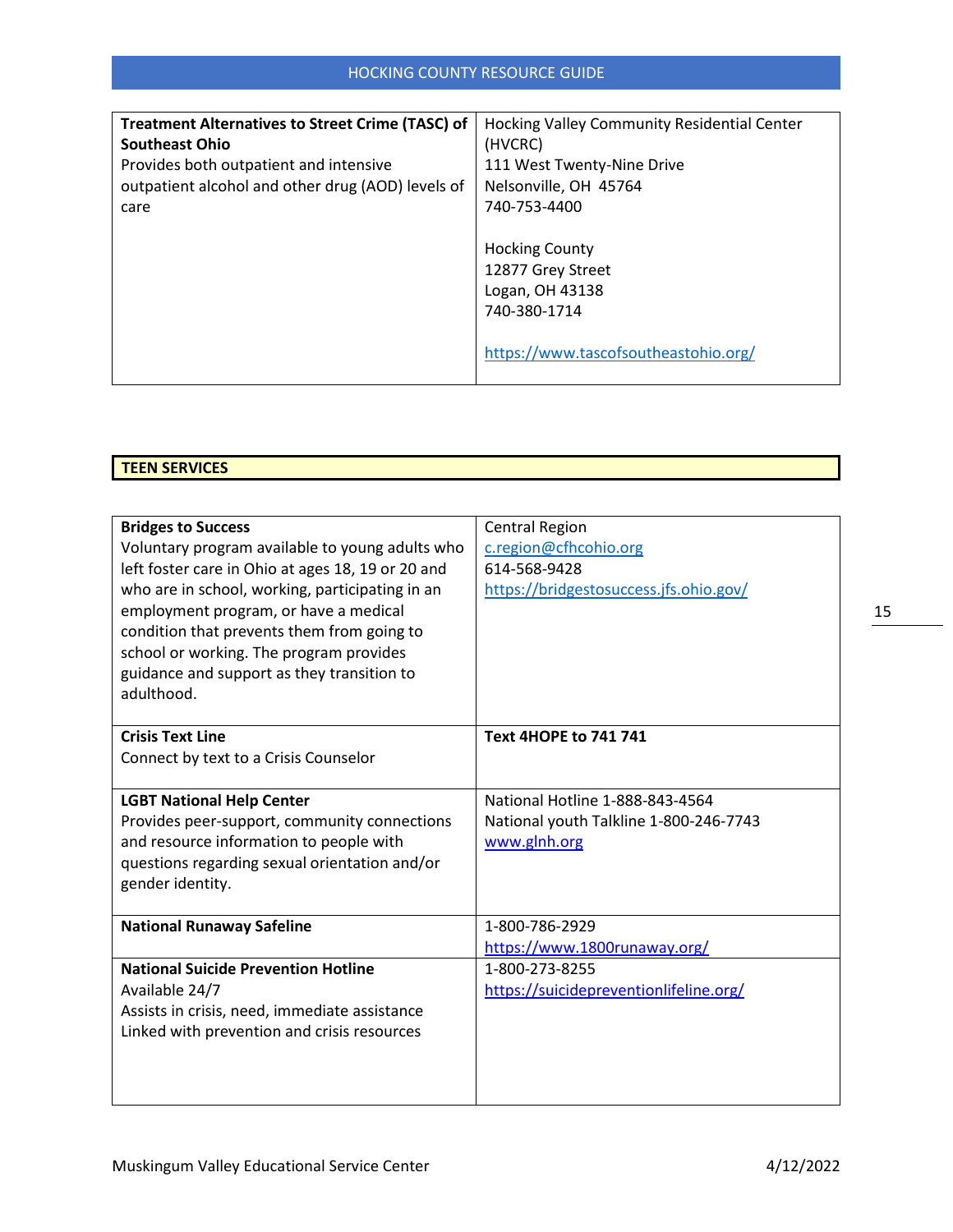| <b>Trevor Project Crisis Line - LGBTQ Youth</b>                                                                                                                                | 1-866-488-7386                                   |
|--------------------------------------------------------------------------------------------------------------------------------------------------------------------------------|--------------------------------------------------|
| Trained counselors are available 24/7. If you are a                                                                                                                            | Text START to 678-678                            |
| young person in crisis, feeling suicidal, or in need                                                                                                                           | https://www.thetrevorproject.org/                |
| of a safe and judgment-free place to talk                                                                                                                                      |                                                  |
| call the TrevorLifeline 1-866-488-7386                                                                                                                                         |                                                  |
| TrevorText is a confidential and secure resource<br>that provides live help for LGBTQ youth with a<br>trained specialist, over text messages. Text<br><b>START to 678-678.</b> |                                                  |
| <b>You Matter</b>                                                                                                                                                              | https://youmatter.suicidepreventionlifeline.org/ |
| A movement to spread the word that your                                                                                                                                        |                                                  |
| problems, your worries, your fears, and above                                                                                                                                  |                                                  |
| all you-unique and real you-matter. And                                                                                                                                        |                                                  |
| because just about everyone—at some point—                                                                                                                                     |                                                  |
| hits the wall, we're here to help.                                                                                                                                             |                                                  |
|                                                                                                                                                                                |                                                  |

#### **TRANSPORTATION**

| Hocking, Athens, Perry Community Action -<br>(HAPCAP)<br>Eligibility-based programs to assist with<br>transportation; Community Resource navigator<br>can help guide towards the right program within<br><b>HAPCAP</b> | <b>Hocking County Service Center</b><br>1005 C.I.C. Drive<br>Logan, OH 43138<br>740-385-6813<br>1-800-385-6813                                                                                  |
|------------------------------------------------------------------------------------------------------------------------------------------------------------------------------------------------------------------------|-------------------------------------------------------------------------------------------------------------------------------------------------------------------------------------------------|
|                                                                                                                                                                                                                        | http://www.hapcap.org/<br>https://www.facebook.com/HAPCAP/                                                                                                                                      |
| <b>Hocking County Veterans Service Commission</b><br>Assistance with transportation                                                                                                                                    | 30657 Redrock Court<br>Logan, OH 43138<br>740-385-7507<br>Check their Facebook page for updates<br>https://www.facebook.com/Hocking-County-<br>Veterans-Service-Commission-<br>421859971162105/ |
| <b>Logan Public Transit</b><br>City's public transportation system; serves<br>Hocking County; offers discounted services for<br>senior citizens, Veterans, and people with<br>disabilities                             | To reserve a ride, call 740-385-6999 between<br>8:00 am and 5:00 pm Monday through Friday<br>http://www.loganpublictransit.com/                                                                 |
| <b>Scenic Hills Senior Center</b><br>Provides medical transportation for seniors, 60+                                                                                                                                  | 740-385-6581<br>http://www.scenichillsseniorcenter.com/home.html                                                                                                                                |